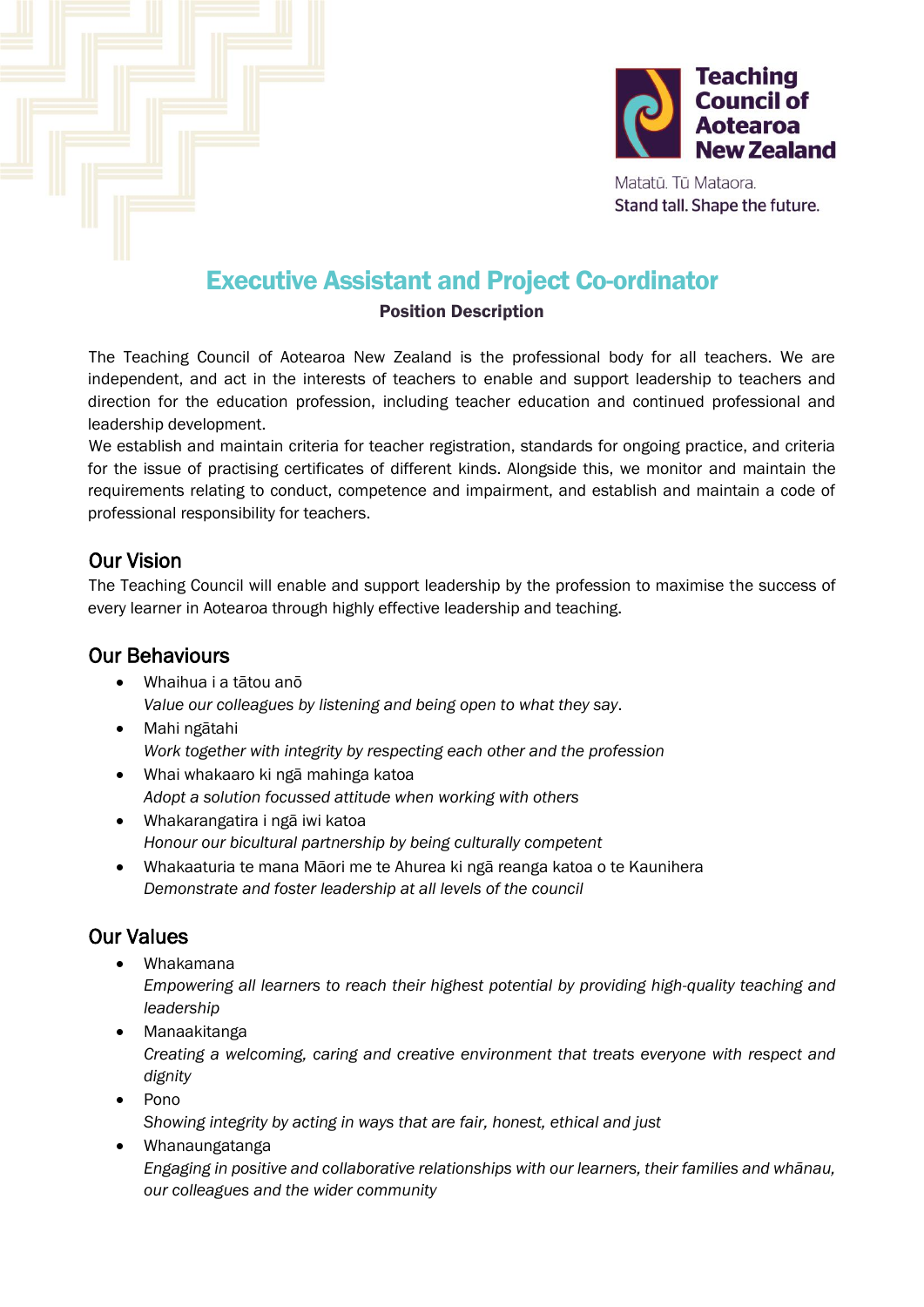# Summary

| <b>Position Title</b>       | Executive Assistant and Project Co-ordinator                                                                                                                                                                                                                                                                                                                                                                                                                                                                                                 |
|-----------------------------|----------------------------------------------------------------------------------------------------------------------------------------------------------------------------------------------------------------------------------------------------------------------------------------------------------------------------------------------------------------------------------------------------------------------------------------------------------------------------------------------------------------------------------------------|
| Reports To                  | <b>Chief People Officer</b>                                                                                                                                                                                                                                                                                                                                                                                                                                                                                                                  |
| <b>Financial Delegation</b> | Nil                                                                                                                                                                                                                                                                                                                                                                                                                                                                                                                                          |
| Direct Reports              | Nil                                                                                                                                                                                                                                                                                                                                                                                                                                                                                                                                          |
| Purpose                     | To contribute to the performance of the Teaching Council by providing<br>effective and efficient support to the Chief Executive and Deputy Chief<br>Executives, including managing their schedules and performing a wide<br>variety of responsible, complex and confidential administrative,<br>secretarial, analytical and research duties.<br>To support the Council by providing effective and efficient project co-<br>ordination of events and projects, including planning, administration,<br>communication, budgeting and reporting. |
| Date                        | January 2021                                                                                                                                                                                                                                                                                                                                                                                                                                                                                                                                 |

# Key Relationships

| External                                                     | Nature of relationship                 |
|--------------------------------------------------------------|----------------------------------------|
| Ministry of Education and other education<br>sector agencies | • Provision of information and liaison |
| Minister's Office                                            | • Provision of information and liaison |
| Teachers and professional leaders                            | • Provision of information and liaison |
| <b>Boards of Trustees</b>                                    | • Provision of information and liaison |
| Stakeholders and other interested parties                    | • Provision of information and liaison |
| Internal                                                     | Nature of relationship                 |
| <b>Chief Executive</b>                                       | • Supports, informs and advises        |
| Deputy Chief Executive                                       | • Supports, informs and advises        |
| Chief Human Resources Officer                                | • Day to day reporting                 |
| Management Team                                              | • Provision of information and liaison |
| Council employees                                            | • Provision of information and liaison |
| <b>Governing Council Members</b>                             | • Provision of information and liaison |

# Key Result Areas

| Jobholder is responsible for                         | Jobholder is successful when                                                                                                                                                                                                                                                                                                                                                                                                           |
|------------------------------------------------------|----------------------------------------------------------------------------------------------------------------------------------------------------------------------------------------------------------------------------------------------------------------------------------------------------------------------------------------------------------------------------------------------------------------------------------------|
| <b>Provide Executive Assistance to</b><br>the CE/DCE | Knowledge and understanding of the CE/<br>٠<br>DCE work commitments and priorities are<br>developed.<br>Good judgement is applied to proactively<br>$\bullet$<br>assist the CE/DCE make decisions and<br>undertake required actions.<br>Initiative is used to analyse information<br>$\bullet$<br>received to identify emerging issues,<br>associated risks and potential solutions,<br>corrective action is initiated, ongoing status |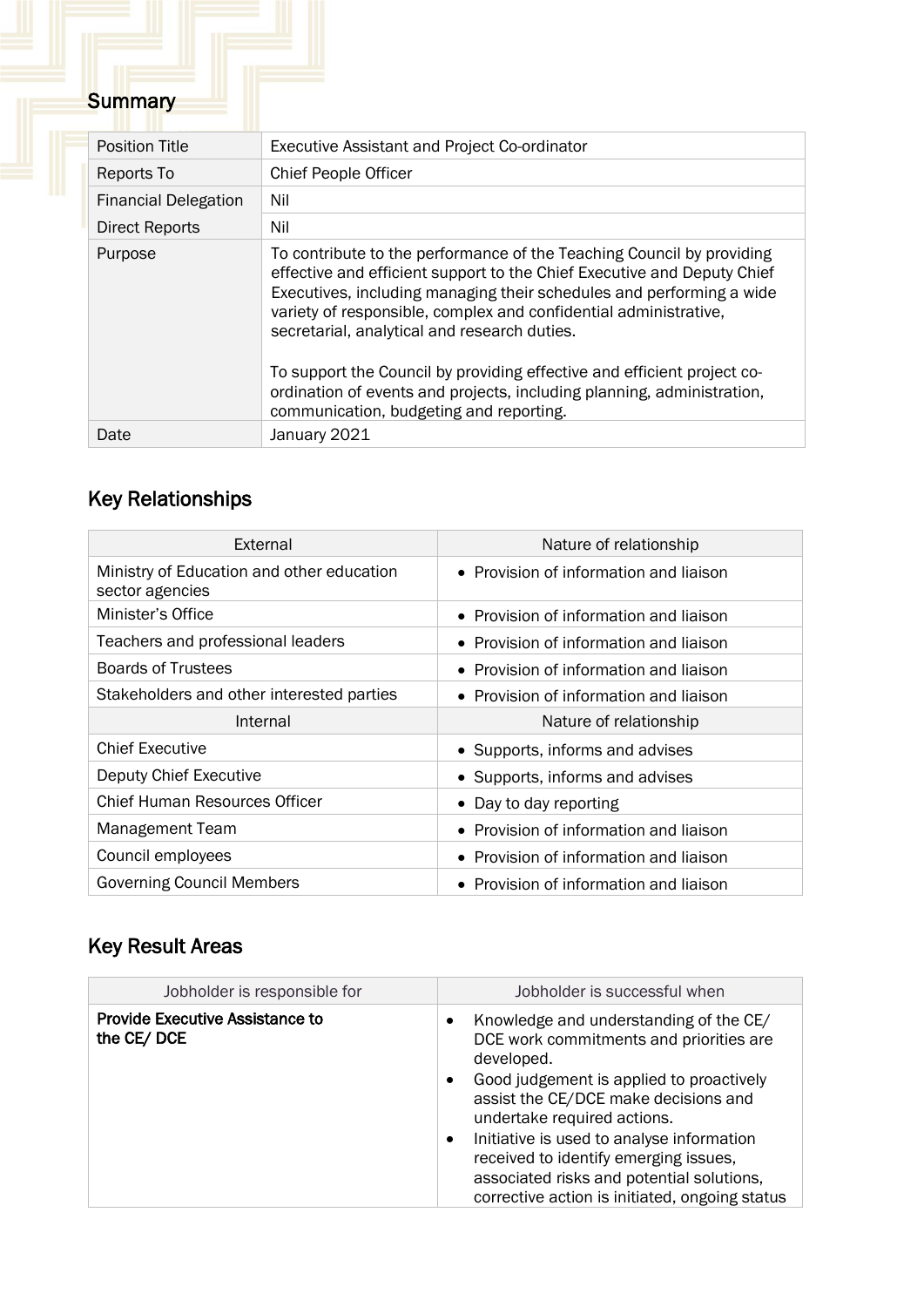|                          | is monitored and resolution of issues as<br>they are brought to the CE/ DCE's attention<br>are facilitated.<br>Strong relationships at all levels across the<br>٠<br>Council and with external stakeholders are<br>maintained.<br>Appropriate decisions on behalf of the CE/<br>DCE are made decisively within relevant<br>protocols and policies, which at times will<br>require dealing with ambiguity.                                                                                                                                                                                                                                                                                                                                                                                                                                                                                                                                                                                                                                                                                                                                                                                                                                                                                                                |
|--------------------------|--------------------------------------------------------------------------------------------------------------------------------------------------------------------------------------------------------------------------------------------------------------------------------------------------------------------------------------------------------------------------------------------------------------------------------------------------------------------------------------------------------------------------------------------------------------------------------------------------------------------------------------------------------------------------------------------------------------------------------------------------------------------------------------------------------------------------------------------------------------------------------------------------------------------------------------------------------------------------------------------------------------------------------------------------------------------------------------------------------------------------------------------------------------------------------------------------------------------------------------------------------------------------------------------------------------------------|
| <b>Diary Management</b>  | CE/ DCE's diaries are proactively managed<br>$\bullet$<br>effectively and efficiently in order to allow<br>them to undertake the requirements of their<br>role.<br>All papers and/or briefings required for<br>٠<br>meetings are provided.<br>Adequate time is allowed for review of<br>$\bullet$<br>papers and reading.<br>Demands on the CE/ DCE's time is<br>anticipated and commitments and diary<br>changes proactively managed at times<br>without consultation.<br>The ability to make judgements is displayed.<br>٠                                                                                                                                                                                                                                                                                                                                                                                                                                                                                                                                                                                                                                                                                                                                                                                              |
| <b>Executive Support</b> | Briefing papers, speech material etc. are<br>٠<br>managed and organised.<br>All paperwork received analysed and<br>$\bullet$<br>prioritised, what should be delegated and<br>where briefings should be provided is<br>identified, and the CE/ DCE is kept<br>informed.<br>Correspondence is drafted.<br>$\bullet$<br>Reports on any areas where the CE/ DCE<br>require advice are drafted.<br>Speeches are developed by collating<br>$\bullet$<br>material and using knowledge of<br>organisation and CE/DCE to frame them for<br>use.<br>Secure storage and distribution of<br>$\bullet$<br>confidential papers is ensured.<br>CE/ DCE's daily mail, including emails, are<br>$\bullet$<br>responded to, forwarded as appropriate<br>and, where required, action items are<br>followed up.<br>Travel arrangements, meetings, seminars<br>$\bullet$<br>and other administrative requirements of<br>the CE/DCE are organised.<br>Financial transactions, such as invoices and<br>$\bullet$<br>Visa reporting, are processed.<br>CE/ DCE and other managers are informed<br>$\bullet$<br>of all critical reporting times.<br>Correspondence, reports, presentations or<br>$\bullet$<br>other material are drafted as required.<br>Process improvements and solutions<br>$\bullet$<br>proactively identified and suggested. |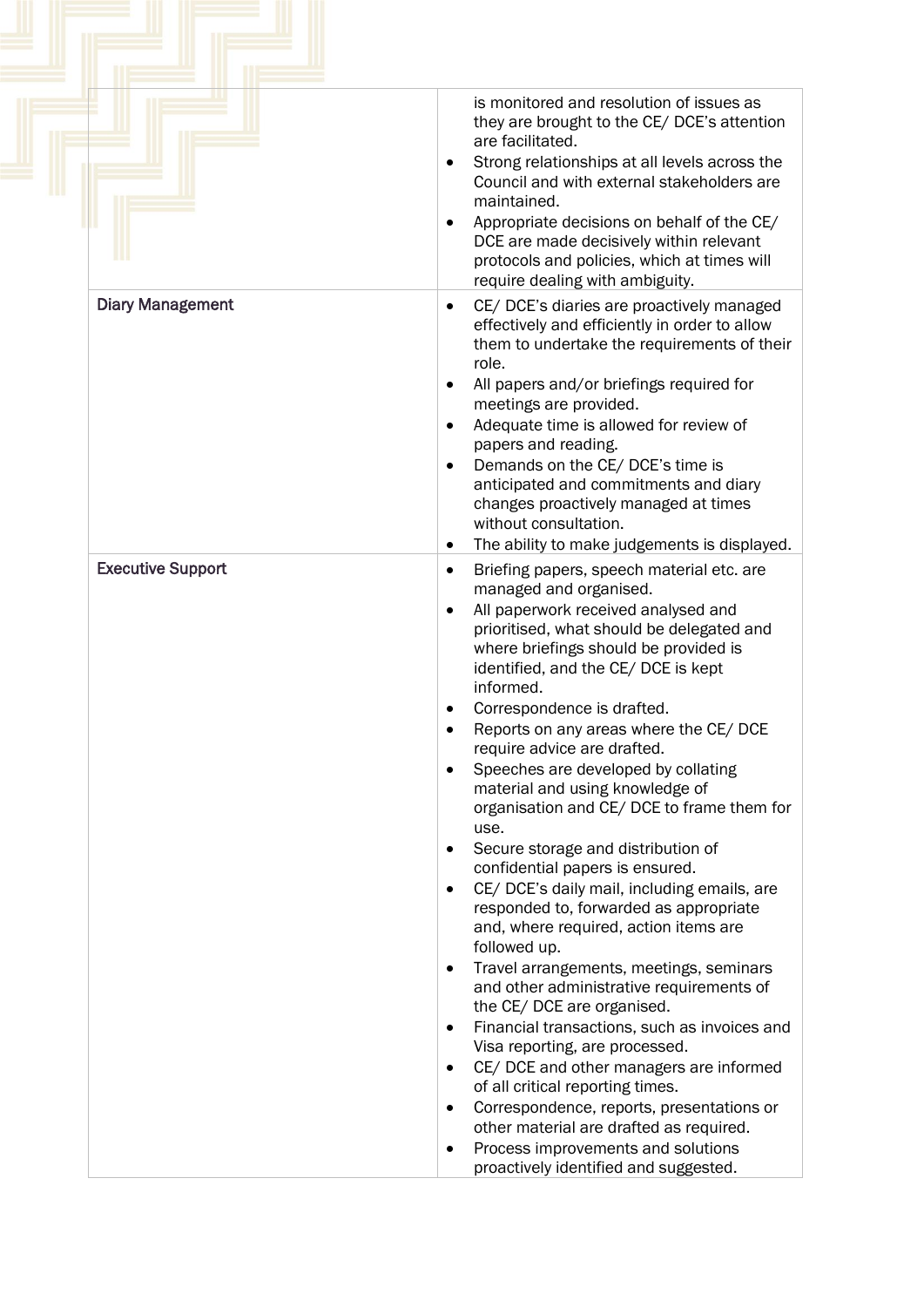| <b>Project Co-ordination</b>                                                                                         | Sector stakeholders, Council staff and<br>management are involved using an<br>appropriate communication strategy.<br>Project time frames are managed using a<br>range of project management tools.<br>Event time frames are managed using<br>٠<br>programmes, schedules and/ or run sheets.<br>Project and event budgets are developed<br>$\bullet$<br>and managed.<br>Travel arrangements and other<br>administrative requirements of projects/<br>events are organised.<br>Progress is reported using a range of<br>reporting formats. |  |
|----------------------------------------------------------------------------------------------------------------------|------------------------------------------------------------------------------------------------------------------------------------------------------------------------------------------------------------------------------------------------------------------------------------------------------------------------------------------------------------------------------------------------------------------------------------------------------------------------------------------------------------------------------------------|--|
| <b>Team Support</b>                                                                                                  | Assistance is provided to the CE/ DCE Team<br>$\bullet$<br>and the wider organisation as required.                                                                                                                                                                                                                                                                                                                                                                                                                                       |  |
| Health, Safety and Wellbeing<br>Complying with the responsibilities under the<br>Health and Safety at Work Act 2015. | A healthy, safe and wellness-oriented<br>workplace is maintained by setting a good<br>example to team members in relation to<br>HSW practices and policies.<br>Health and safety issues that may impact on<br>$\bullet$<br>the team or wider organisation are identified<br>and reported.                                                                                                                                                                                                                                                |  |

## Person Specifications

| Qualifications                                                                  |                                                                                                                           |  |  |
|---------------------------------------------------------------------------------|---------------------------------------------------------------------------------------------------------------------------|--|--|
| <b>Essential</b>                                                                | <b>Desirable</b>                                                                                                          |  |  |
|                                                                                 | A tertiary qualification or equivalent<br>work experience                                                                 |  |  |
| Knowledge and Experience                                                        |                                                                                                                           |  |  |
| <b>Essential</b>                                                                | <b>Desirable</b>                                                                                                          |  |  |
| Intermediate/ Advanced user of Microsoft<br>Word, Powerpoint, Excel and Outlook | Experience in a similar role supporting a senior<br>leader                                                                |  |  |
|                                                                                 | Experience in event or project management                                                                                 |  |  |
|                                                                                 | A basic knowledge of the education sector                                                                                 |  |  |
|                                                                                 | An understanding of government processes,<br>with an ability to interpret standing orders and<br>legislative requirements |  |  |
|                                                                                 | Te Reo and/ or Pasifika language skills                                                                                   |  |  |
| <b>Key Skills</b>                                                               |                                                                                                                           |  |  |
| <b>Expert Level</b><br>Ability to learn on the job                              |                                                                                                                           |  |  |

- Ability to learn on the job • Organisational, time management and prioritising skills
- Written and oral communication skills
- Ability to build and maintain strong relationships across a diverse group of contacts
- High energy, discretion and ability to demonstrate good judgement.